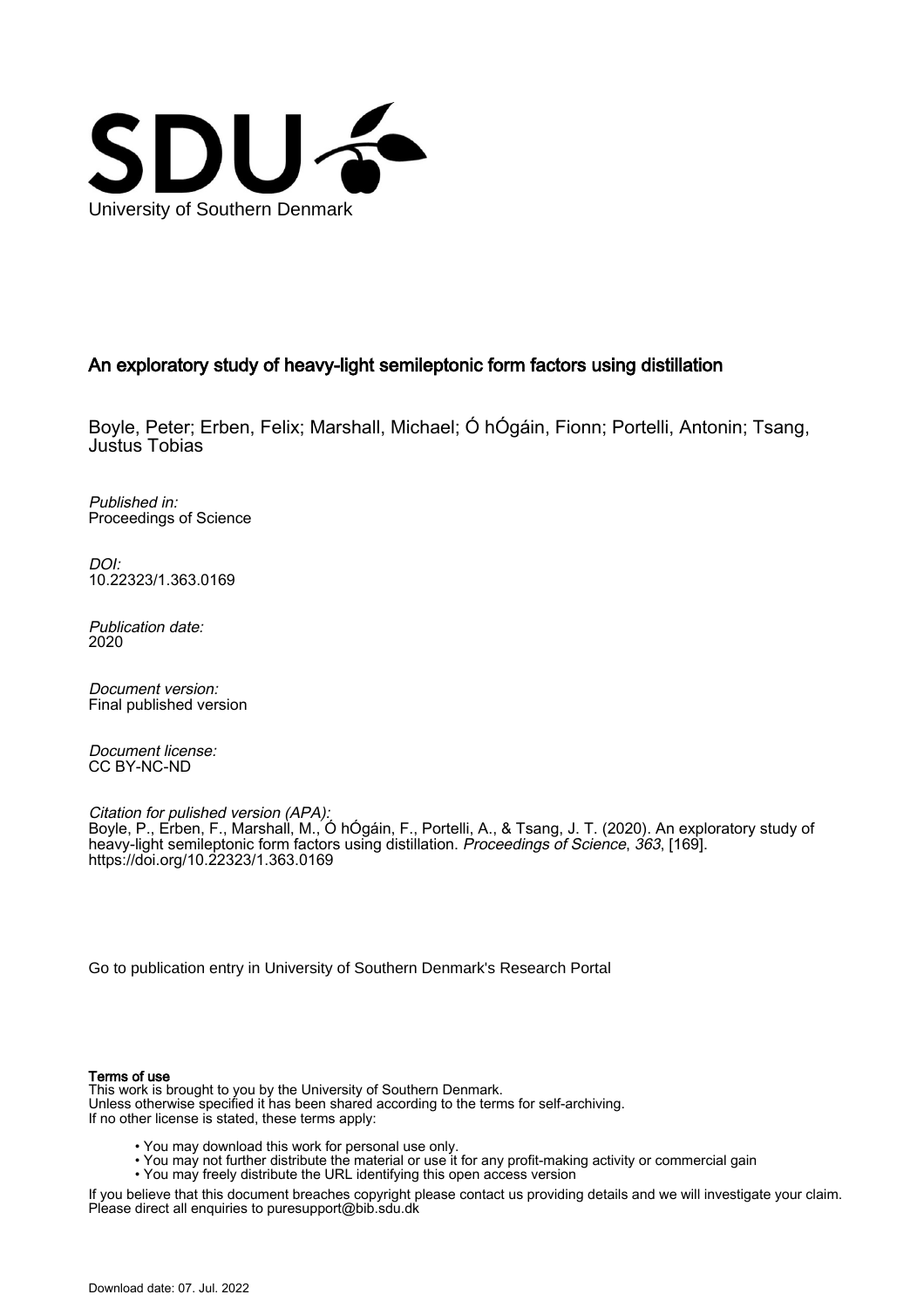

# **An exploratory study of heavy-light semileptonic form factors using distillation**

# **Peter Boyle**

*Higgs Centre for Theoretical Physics, University of Edinburgh, EH9 3FD, Edinburgh, UK Physics Department, Brookhaven National Laboratory, Upton, NY, USA E-mail:* [paboyle@ed.ac.uk](mailto:paboyle@ed.ac.uk)

# **Felix Erben**<sup>∗</sup>

*Higgs Centre for Theoretical Physics, University of Edinburgh, EH9 3FD, Edinburgh, UK E-mail:* [felix.erben@ed.ac.uk](mailto:felix.erben@ed.ac.uk)

## **Michael Marshall**

*Higgs Centre for Theoretical Physics, University of Edinburgh, EH9 3FD, Edinburgh, UK E-mail:* [michael.marshall@ed.ac.uk](mailto:michael.marshall@ed.ac.uk)

# **Fionn Ó hÓgáin**

*Higgs Centre for Theoretical Physics, University of Edinburgh, EH9 3FD, Edinburgh, UK E-mail:* [fionn.o.hogain@ed.ac.uk](mailto:fionn.o.hogain@ed.ac.uk)

# **Antonin Portelli**

*Higgs Centre for Theoretical Physics, University of Edinburgh, EH9 3FD, Edinburgh, UK E-mail:* [antonin.portelli@ed.ac.uk](mailto:antonin.portelli@ed.ac.uk)

# **Justus Tobias Tsang**

*Higgs Centre for Theoretical Physics, University of Edinburgh, EH9 3FD, Edinburgh, UK CP*<sup>3</sup> *-Origins and IMADA, University of Southern Denmark, Campusvej 55,DK- 5230 Odense M, Denmark*

*E-mail:* [tsang@imada.sdu.dk](mailto:tsang@imada.sdu.dk)

We present our exploratory study with the aim of simulating heavy-light semileptonic form factors as part of the RBC-UKQCD charm (to bottom) physics programme. We are using a distillationbased setup as a strategy to get optimised plateaus in semileptonic  $D_{(s)}$  and  $B_{(s)}$  decays, and compare our results to form factors obtained from sequential  $Z_2$ -Wall propagators. The study is done in a centre-of-mass frame as well as in several moving frames. We use an  $N_f = 2 + 1$  domain wall fermion ensemble with a pion mass of 340 MeV, with the aim of extending the study to a variety of other domain-wall ensembles, including physical-pion mass ensembles.

*37th International Symposium on Lattice Field Theory - Lattice2019 16-22 June 2019 Wuhan, China*

#### <sup>∗</sup>Speaker.

 $(C)$  Copyright owned by the author(s) under the terms of the Creative Common Attribution-NonCommercial-NoDerivatives 4.0 International License (CC BY-NC-ND 4.0). https://pos.sissa.it/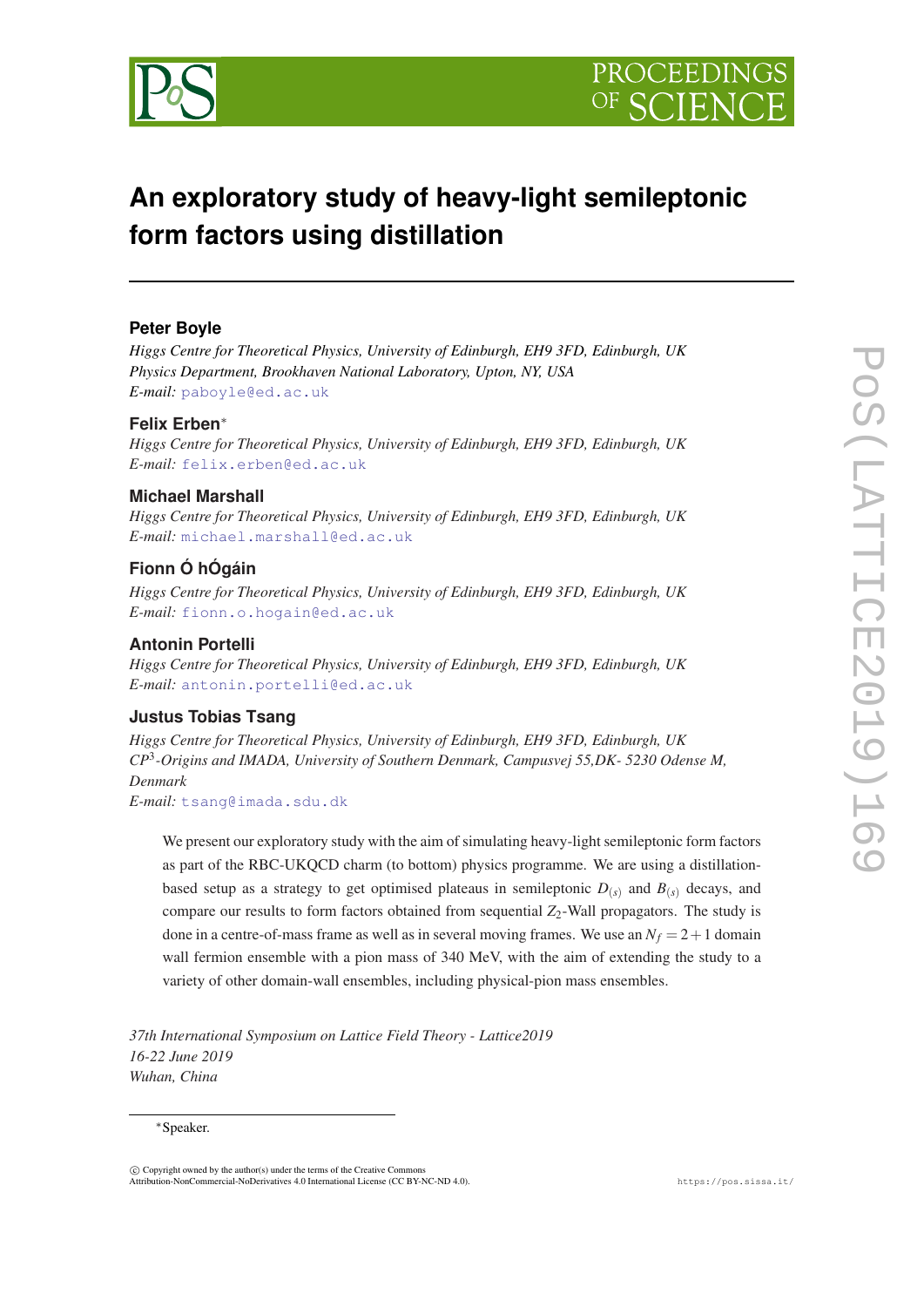# 1. Introduction

Flavour physics, i.e. physics studying weak processes which change quark flavour, could give access to potentially new physics beyond the Standard Model. These flavour changes are described by the Cabibbo-Kobayashi-Maskawa (CKM) matrix [\[1,](#page-7-0) [2\]](#page-7-0). Heavy-light semileptonic processes, like  $D \to \pi \ell \nu$ , give access to its elements ( $|V_{cd}|$  in the process mentioned). Currently, lattice QCD results are in agreement with the Standard Model prediction of a unitary CKM matrix, but a further reduction in error could potentially lead to new physics. Another motivation for the study of heavylight semileptonic processes involving *B* mesons are the R-ratios

$$
R(D^{(*)}) = \frac{\mathscr{B}(B \to D^{(*)}\tau \nu_{\tau})}{\mathscr{B}(B \to D^{(*)}\ell \nu_{\ell})}, \qquad \ell = e, \mu,
$$
\n(1.1)

where currently a tension [\[3\]](#page-7-0) in lepton flavour universality between experiment and theory is observed, giving rise to the need of a clear first-principles determination of these ratios.

The main observable computed on the lattice for the study of heavy-light semileptonic processes are the three-point functions

$$
C_3(\Delta T = t_{\rm snk} - t_{\rm src}, t) = \langle \Gamma_{\rm snk} D_{q_{\rm f}}^{-1}(t_{\rm snk}, t) \Gamma_{\rm op} D_{q_{\rm i}}^{-1}(t, t_{\rm src}) \Gamma_{\rm src} D_{q_{\rm spec}}^{-1}(t_{\rm src}, t_{\rm snk}) \rangle, \qquad (1.2)
$$

shown diagrammatically in Figure 1. They suffer from a bad signal-to-noise ratio, rendering their



**Figure 1:** Diagram of the tree-level three-point function of semileptonic decays. For  $D \to \pi \ell v$ ,  $q_{\text{spec}} = l$ ,  $q_i = h$ ,  $q_f = l$ , where *h* denotes a heavy quark and *l* denotes a light quark.

computation a challenging task. Advanced numerical methods and algorithms are needed to tackle the computation of heavy-light semileptonic form factors effectively. We present a feasibility study which uses distillation with LapH smearing [[4](#page-7-0), [5](#page-7-0)] to estimate the relevant correlation functions and compare it to sequential propagator inversion, as used in RBC/UKQCD's heavy-light semileptonic form factor calculations using the relativistic heavy quark action [[6](#page-7-0)]. Both approaches use the highly optimised lattice QCD code Grid [[7](#page-7-0)], together with Hadrons [\[8\]](#page-7-0).

#### 2. Computation of three-point functions

The dominating contributions to the weak decay in these three-point functions  $C_3$  (Figure 1) are short-distance. We therefore can treat this operator as point-like. Experimentally the region around  $q^2 = 0$  is most precisely known. In our lattice QCD calculation,  $q^2 = (E_D - E_\pi)^2 - (\mathbf{p}_D - \mathbf{p}_\pi)^2$ , with the energies  $E_D$ ,  $E_{\pi}$  and momenta  $\mathbf{p}_D$ ,  $\mathbf{p}_{\pi}$  of the *D* meson and pion, is larger than zero for small momenta. By choosing different momenta for the two particles, we can map out the  $q^2$  region and approach or extrapolate towards  $q^2 = 0$  - because of the much smaller rest mass of the pion, it is beneficial to keep  $\mathbf{p}_D = \mathbf{0}$  and to vary  $\mathbf{p}_{\pi}$ .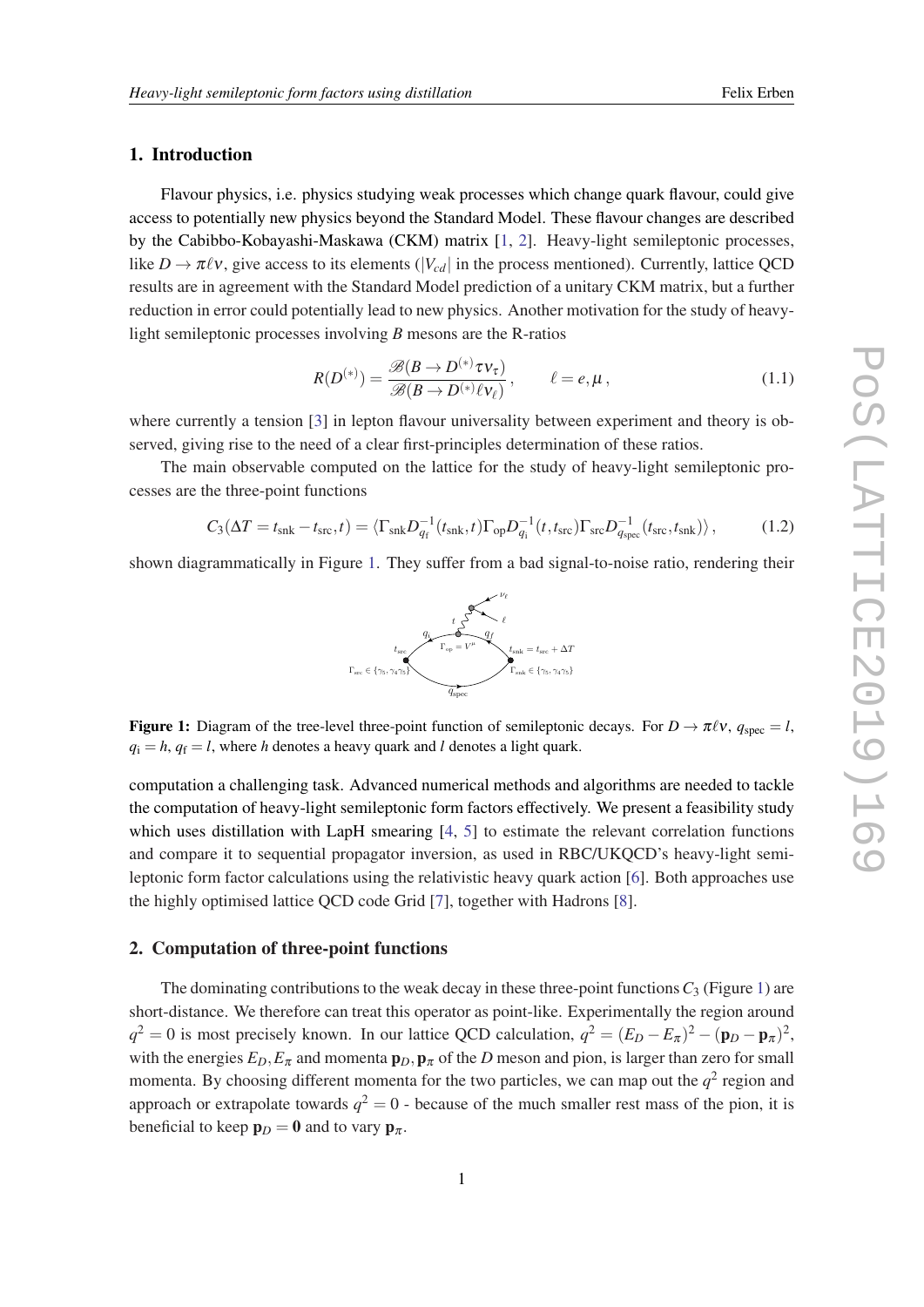<span id="page-3-0"></span>A straightforward way to compute  $C_3$  is to compute  $D_{q_{\text{spec}}}^{-1}$  first and then to sequentially invert on this propagator at *t*snk with a *q*<sup>f</sup> quark. This sequential inversion needs to be done for each Γsnk,psnk,∆*T*. A sketch of this technique is shown in the left panel of Figure 2. The choice of



Figure 2: Left panel: Diagrammatic visualisation of the standard strategy to compute the three-point functions using a sequential solve on the  $q_{\text{spec}}$  propagator for each  $\Gamma_{\text{snk}}$ ,  $p_{\text{snk}}$ ,  $\Delta T$ . **Right panel:** Diagrammatic sketch of  $C_3$  evaluated using distillation. All operators  $\Gamma$  as well as momenta **p** at all three positions as well as the distance ∆*T* can be chosen during the final (cheap) contraction.

 $\Delta T$  has to be a compromise, as the signal suffers from a bad signal-to-noise ratio for large  $\Delta T$ , but when choosing a smaller ∆*T* we cannot isolate the ground state - a suitable quark smearing technique might help to get a good ground state signal already for a smaller ∆*T*.

One further difficulty is to obtain the overlap factor between a momentum-carrying meson and the vacuum, for which we need two-point functions with non-zero momentum built from a  $Z_2$ -wall source  $\mathscr{Z}_2(x)$ . To achieve this we create phased momentum sources

$$
\mathscr{Z}_2^{\mathbf{p}}(x) = \mathscr{Z}_2(x) \times e^{i\mathbf{p}x}.
$$
 (2.1)

A propagator computed from a phased source  $\mathscr{Z}^\mathbf{p}_2$  $2<sup>e</sup>P(x)$  combined with a second propagator from the non-phased source  $\mathscr{Z}_2(x)$  then gives the desired correlation function.

The idea of this work is to compare this traditional method to estimating  $C_3$  using Distillation with LapH smearing [[4](#page-7-0), [5](#page-7-0)]. This technique is based on a hermitian smearing matrix  $S = \sum_{k=1}^{N_{\text{vec}}} V_k V_k^{\dagger}$ *k* constructed from  $N_{\text{vec}}$  low modes  $V_k(x,t)$  of the 3D lattice Laplacian. Sources are created by applying dilution projectors [[9](#page-7-0), [10\]](#page-7-0) onto these low modes, leading to the definitions

$$
\rho^{[d]} = V P^{[d]} \eta \,, \qquad \phi^{[d]} = D^{-1} \rho^{[d]} \,, \qquad \tau^{[d]} = V^{\dagger} \phi^{[d]} \,, \qquad \phi^{[d]} = V \tau^{[d]} \,, \tag{2.2}
$$

with random noise vectors  $\eta^1$ , dilution projectors  $P^{[d]}$ , the diluted LapH source vectors  $\rho^{[d]}$  and sink vectors  $\varphi^{[d]}$ , the unsmeared sinks  $\varphi^{[d]}$  [\[11](#page-7-0)], which can be used to define local currents, and the (stochastic) perambulators  $\tau^{[d]}$  which are non-lattice sized (and therefore cheap to store) objects.

Using these definitions, the three-point function can be evaluated in the LapH framework by inserting the LapH-smearing matrices at the source and the sink, but not at the current insertion, which we require to be local. This can be straightforwardly evaluated to

$$
C_3 = \langle \phi_{t_{\rm src}}^{\dagger}(t) \Gamma_{\rm op} \bar{\phi}_{t_{\rm snk}}(t) \rho^{\dagger}(t_{\rm snk}) \Gamma_{\rm snk} \phi_{t_{\rm src}}(t_{\rm snk}) \rho^{\dagger}(t_{\rm src}) \Gamma_{\rm src} \bar{\rho}(t_{\rm src}) \rangle = M_{\Gamma_{\rm op}}(\bar{\phi}_{t_{\rm snk}}, \phi_{t_{\rm src}}, t) M_{\Gamma_{\rm snk}}(\phi_{t_{\rm src}}, \rho, t_{\rm snk}) M_{\Gamma_{\rm src}}(\bar{\rho}, \rho, t_{\rm src})^*,
$$
(2.3)

<sup>&</sup>lt;sup>1</sup>We use the notation developed for stochastic distillation throughout this paper, but we employ exact distillation which is restored by using full dilution and setting the noise vectors to  $\rho = 1$ .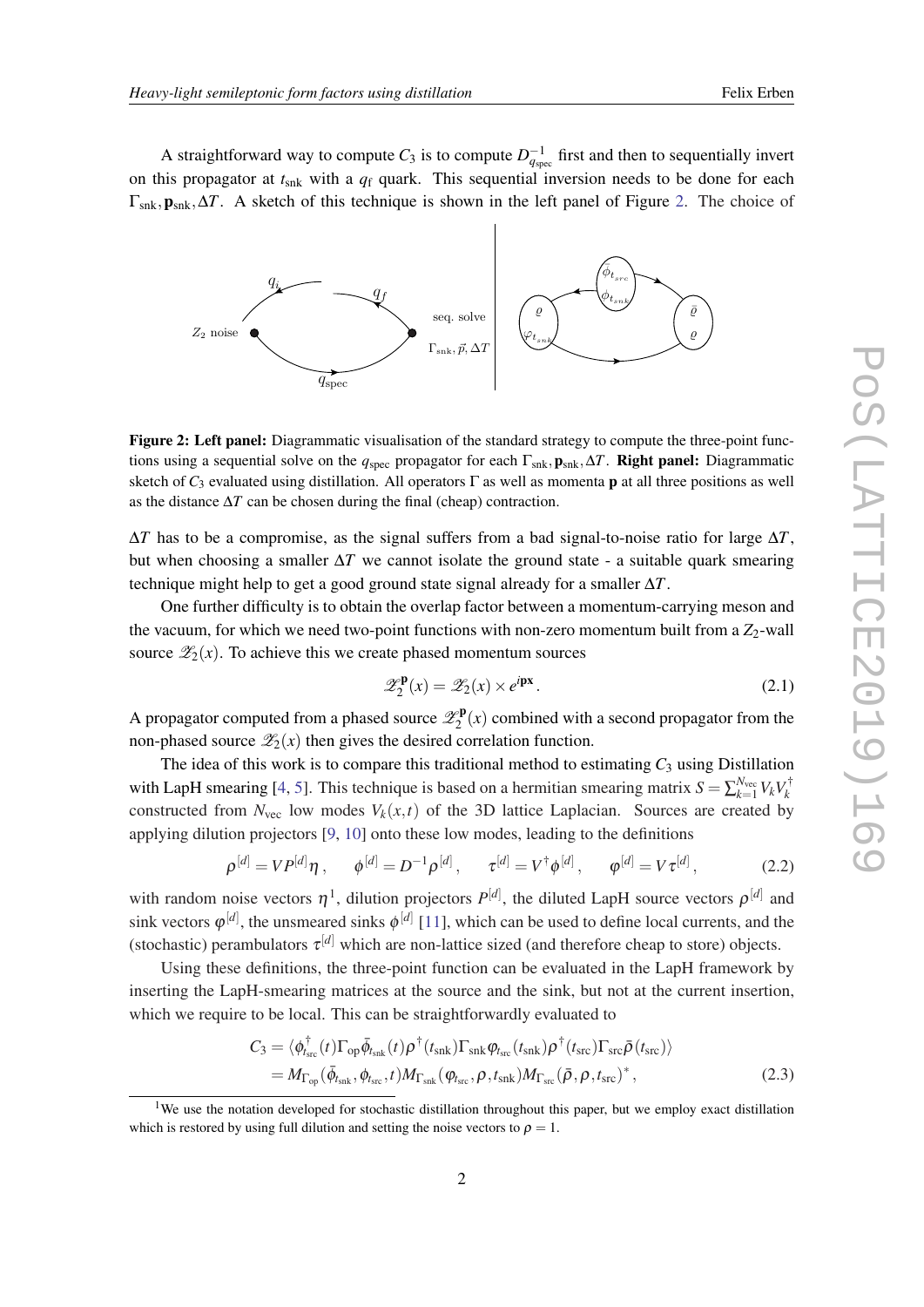$$
M_{\Gamma}^{[d_1,d_2]}(\varphi,\rho,t,\mathbf{p}) = \sum_{\mathbf{x}} e^{-i\mathbf{p}\cdot\mathbf{x}} \varphi^{[d_1]*}(t) \Gamma \rho^{[d_2]}(t), \qquad (2.4)
$$

<span id="page-4-0"></span>where  $\bar{\rho} = \gamma_5 \rho$ ,  $\bar{\phi} = \gamma_5 \phi$ , which arise when using  $\gamma_5$  hermiticity to evaluate the  $q_i$  propagator. Diagrammatically, Equation [2.3](#page-3-0) is shown in the right panel of Figure [2.](#page-3-0)

#### 3. Pseudoscalar-axial diagonalisation

We have computed all combinations of the two-point function with pseudoscalar/axial ( $\gamma_5$ ,  $\gamma_0\gamma_5$ ) at source and sink and expect them to behave like

$$
C_{ij}(t) = \begin{pmatrix} C_{PP} & C_{PA} \\ C_{AP} & C_{AA} \end{pmatrix} = \begin{pmatrix} \langle O_P O_P^{\dagger} \rangle & \langle O_P O_A^{\dagger} \rangle \\ \langle O_A O_P^{\dagger} \rangle & \langle O_A O_A^{\dagger} \rangle \end{pmatrix}(t) = \sum_{i=0}^{1} \begin{pmatrix} A_{P_i}^2 & A_{A_i} A_{P_i} \\ A_{A_i} A_{P_i} & A_{A_i}^2 \end{pmatrix} e^{-E_i t} \tag{3.1}
$$

where we have averaged the forward- and backward-propagating contribution and allow for the ground state and one excited state to be present<sup>2</sup>. We can perform a 6-parameter fit  $(A_0, P_0, E_0,$ *A*1, *P*1, *E*1) to this equation and to extract matrix elements and energy levels. Furthermore, we define new operators  $O_P' = \cos \theta O_P$  and  $O_A' = \sin \theta O_A$ , with a tunable parameter  $\theta$ , leading to the correlation function

$$
C(\theta) = \langle O'(\theta)O'^{\dagger}(\theta)\rangle = \cos^2\theta C_{PP} + \cos\theta\sin\theta (C_{PA} + C_{AP}) + \sin^2\theta C_{AA}.
$$
 (3.2)

By varying  $θ$  we can define several "diagonalised" operators, some of which may have earlier plateaus - due to cancellation of axial and pseudoscalar excited states - than the correlation functions directly computed from the lattice. Because  $C(\theta)$  is built both from correlation functions with a sinh and cosh dependence on the mass, we restrict ourselves to  $t \ll T/2$  when studying them.

#### 4. Discussion of the data

We use a  $64 \times 24^3$  RBC-UKQCD  $(2+1)$ -flavour domain-wall fermion gauge-field ensemble [[12\]](#page-7-0) with a pion mass of  $m_{\pi} = 329$  MeV and a lattice spacing of  $a = 0.11$  fm. We simulate  $D \to \pi$ decay with a heavy mass  $am_h = 0.58$  and the same action as in [\[13](#page-7-0)]. The current level of statistics for distillation is 5 configurations with 16 solves per flavour on each, averaged over the estimators with exchanged  $q_i$  and  $q_f$ . We computed 4 different  $\Delta T \in \{12, 16, 20, 24\}$ . A comparison of the effective energy plateaux of the three-point functions for different ∆*T* is shown in Figure [3](#page-5-0); in the top panels for the distillation data and in the bottom panels for the  $Z_2$ -wall source data. Figure [4](#page-5-0) shows that by choosing  $\theta = -79^\circ$  an earlier onset to the plateau can be achieved for the case of  $Z_2$ -wall sources. We cannot observe such an effect for the distillation data with the current level of statistics, possibly due to already suppressed excited states as a result of the LapH smearing.

For the distillation data, we also show three-point correlation functions where both the mesons at source and sink have a momentum  $p \neq 0$ . They can be cheaply assembled re-using already computed objects. We show our data for selected channels in Figure [5](#page-5-0). Data extracted from these channels can be used to get additional energy levels and map out the  $q^2$  region in between the values obtained for  $\mathbf{p}_D = \mathbf{0}$ . The quality of the effective energy plateaux varies a lot between channels and most are noisy compared with the plateaux of Figure [3](#page-5-0). In the  $Z_2$ -wall approach, the computation of these correlation functions would be costly and therefore impractical.

<sup>&</sup>lt;sup>2</sup>For the fit, we neglect the backward-propagating contribution, which only plays a role close to the centre of the lattice from which we stay away.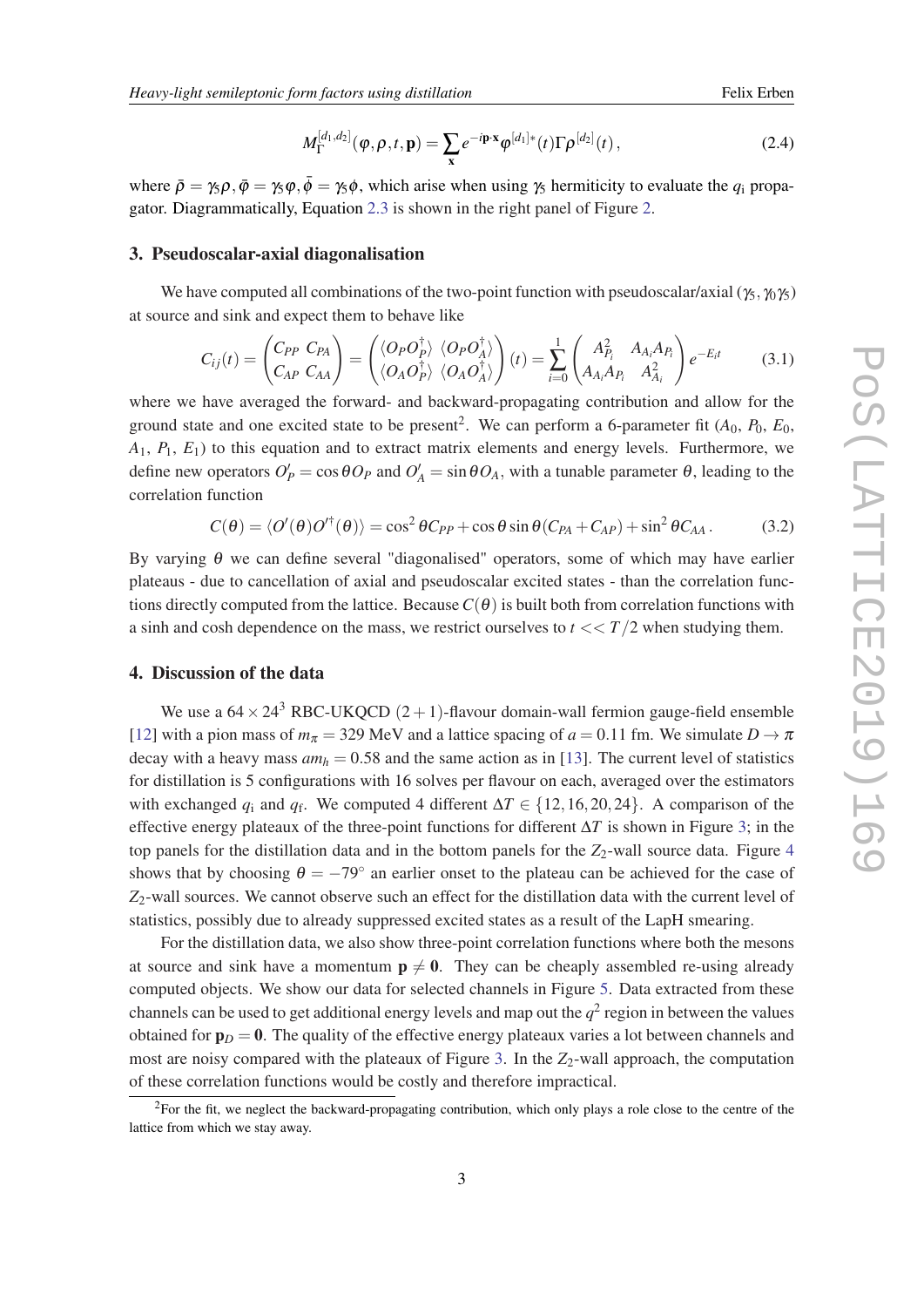<span id="page-5-0"></span>

Figure 3: Comparison of the effective energies of the three-point functions for different values of  $\Delta T$ , showing the five (pion-)momentum frames  $0 \le n_{\pi}^2 \le 4$  (where  $p = \frac{2\pi}{L}n$ ) and current insertion  $\Gamma_{op} = \gamma_0$  and  $\Gamma_{\rm src} = \Gamma_{\rm shk} = \gamma_5$ . The horizontal axis has been scaled to have the initial state  $(D(p_D))$  at 0 and the final state  $(\pi(\mathbf{p}_{\pi}))$  at 1. The grey bands indicate the expected plateau obtained from  $E_D - E_{\pi}(\mathbf{p}_{\pi})$ , which is computed using the lattice dispersion relation and from  $am_D = 0.99656(95)[13]$  $am_D = 0.99656(95)[13]$ . The top panels show the distillation data and the bottom panels show the *Z*2-wall data.



**Figure 4:** Effective energies of two-point correlation functions  $C(\theta)$  defined in [3.2](#page-4-0).  $\theta = 0^{\circ}$  is proportional to  $C_{PP}$  and  $\theta = 90^{\circ}$  is proportional to  $C_{AA}$ .



Figure 5: Effective energies of three-point correlation functions with non-zero momenta both at source and sink, only for  $\Delta T = 16$ ,  $\Gamma_{\rm src} = \Gamma_{\rm shk} = \gamma_5$  and  $\Gamma_{\rm op} = \gamma_0$ . The individual panel descriptions denote the 3momenta involved, which obey  $\mathbf{p}_{\pi} + \mathbf{p}_{op} + \mathbf{p}_{D} = \mathbf{0}$ . All momenta combinations are averaged over all possible lattice rotations. The grey bands indicate the expected plateau obtained from  $E_D(\mathbf{p}_D) - E_{\pi}(\mathbf{p}_{\pi})$ , which is computed using the lattice dispersion relation and from  $am_D = 0.99656(95)[13]$  $am_D = 0.99656(95)[13]$ .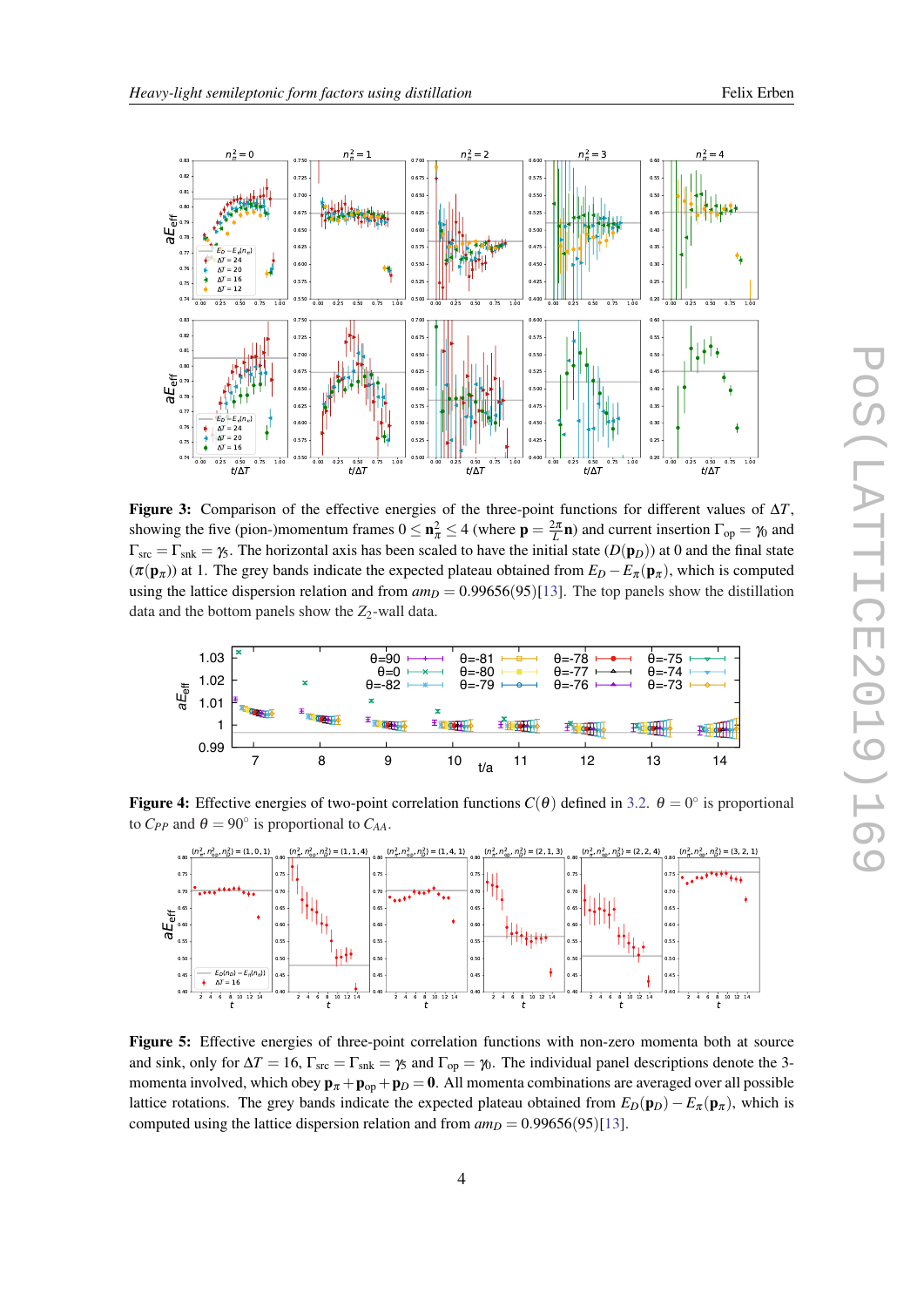|                             | Distillation       | $Z_2$ seq.                                                  |
|-----------------------------|--------------------|-------------------------------------------------------------|
| #Inv / conf / $t_{\rm src}$ | $N_{vec} \times 4$ | $N_{\Delta T} \times N_{\bf p} \times N_{\Gamma_{\rm snk}}$ |
| total #Inv                  | 12800              | 1008                                                        |

Table 1: Comparison of the number of inversions in the two approaches employed. This is just a rough measure for the computational cost, as the cost per inversion differs significantly for different quark flavours.

#### 5. Comparison of cost and statistics

The computational cost of these calculations is summarised in Table 1. The difference in the number of inversions for this setup amounts to a factor of about 13. When comparing the effective energies in all frames for the raw pseudoscalar and axial correlation functions, the error reduction is about a factor of  $\approx$  3 – 6, i.e. no method is giving better statistical properties for the same computational cost<sup>3</sup>. Different choices of  $\Gamma_{src}$  and  $\Gamma_{snk}$  do not come at additional cost for distillation. This allows the pseudoscalar-axial diagonalisation but it also allows for vector states at no additional cost. The inherent smearing when using distillation leads to slightly flatter plateaux, but a similar effect can be achieved by employing our suggested pseudoscalar-axial diagonalisation.

Distillation could be more cost-effective by using a more ambitious setup, like  $q_{\text{spec}} = l, s$ ,  $q_f = l$ , *s*, *h*,  $q_i$  = multiple heavy-quark masses, which would allow us to study the processes *D* →  $\pi,~D\rightarrow K,~D_s\rightarrow K,~D_{(s)}\rightarrow D_{(s)}'$  $\mathbf{f}_{(s)}$ . While the inversion cost for the distillation run would only increase linearly with the new  $s$  and  $h$  quarks, the amount of inversions in the  $Z_2$ -wall approach would increase with the number of combinations of *q*spec,*q*<sup>f</sup> quarks due to the sequential inversions. When using distillation, one would also need additional storage for the fields needed to assemble correlation functions. On our  $24<sup>3</sup>$  ensemble, the meson fields amount to 25 TB per configuration. They can be deleted after all the contractions are completed. On a physical-pion-mass ensemble with a larger physical volume *V*, the storage needed will scale with  $O(V^2)$ , as  $N_{\text{vec}}$  would need to scale with  $O(V)$ , if the smearing radius is to be kept the same. Stochastic distillation would lessen this effect however by stochastically sampling the sources in the Laplacian-eigenvector space, so that the scaling in storage space needed would be mild.

## 6. Conclusions and Outlook

We have computed two-point and three-point correlation functions to study heavy-light semileptonic decays using two different approaches: Once by using  $Z_2$ -wall sources and sequential solves and once using distillation and have compared the cost of the two approaches<sup>4</sup>. We find that both approaches have clear advantages, but that there is no approach which is better in all circumstances:

Distillation could be useful to study a very big project looking at many semileptonic decay channels. The method is very effective, but the cost both for the computation and intermediate storage needed cannot be neglected. This comes in particular from the local current insertion in

 $3$ The reason why we get larger effective statistics using distillation is that we can compute all momentum rotations very cheaply and average over them, whereas in the  $Z_2$ -wall approach we compute just a single momentum direction per momentum frame.

<sup>4</sup>We note that there are further viable approaches like Coulomb gauge fixed approaches such as the gauge fixed wall approach, which are not part of this study.